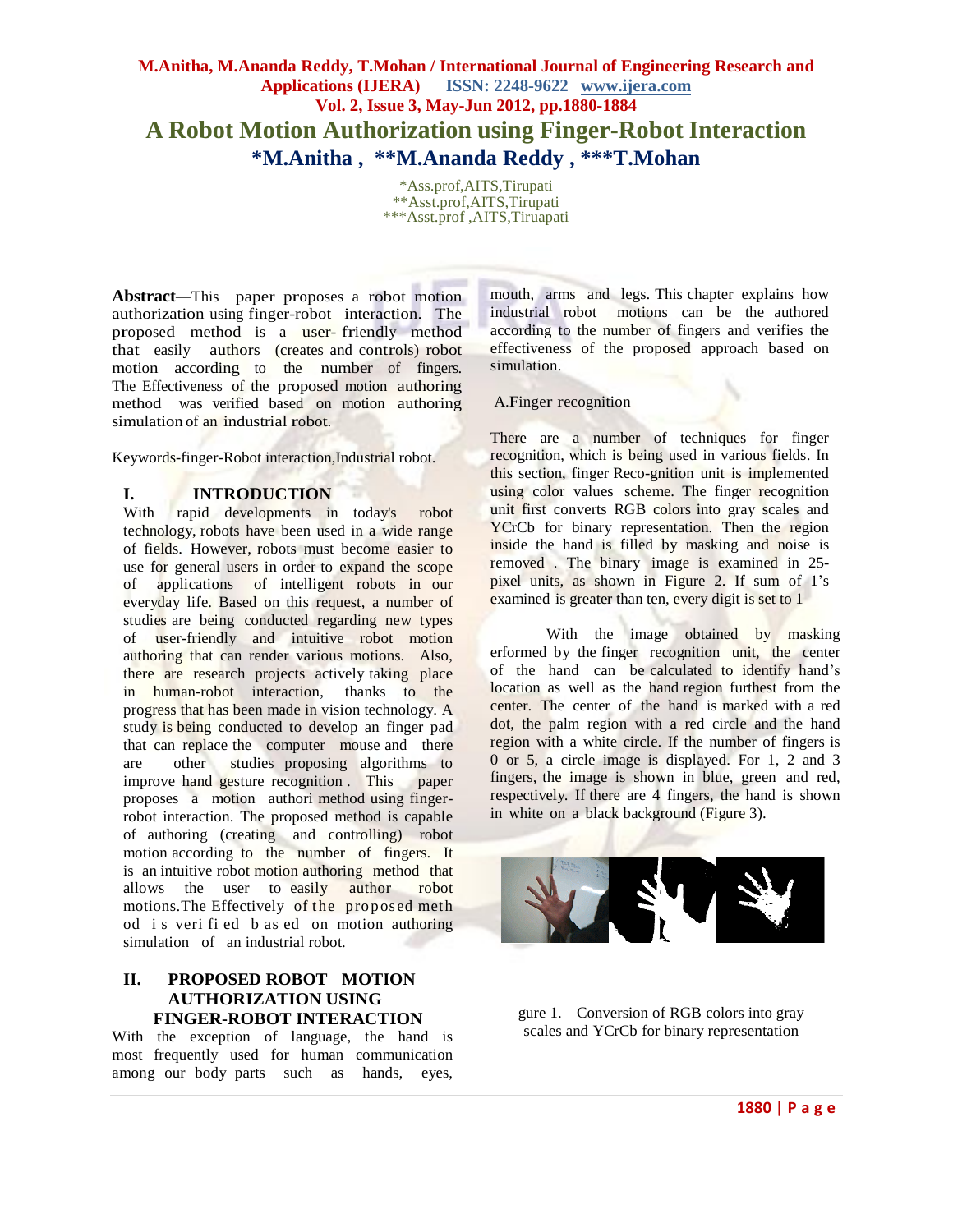| $\mathbf v$ or $\mathbf u$ , room, |             |            |                                                              |              |              |  |
|------------------------------------|-------------|------------|--------------------------------------------------------------|--------------|--------------|--|
|                                    | $\sim$ 0    |            | $\begin{array}{ccccccccccccccccc} 0 & 0 & 0 & 0 \end{array}$ |              | $\mathbf 0$  |  |
|                                    | $^{\circ}$  | 1          |                                                              | $1 \quad 1$  | 0            |  |
|                                    | $\mathbf 0$ |            | $0 \t 1 \t 1 \t 1$                                           |              |              |  |
|                                    | $\mathbf 0$ |            | $1 \quad 1 \quad 1$                                          |              | $\mathbf{0}$ |  |
|                                    | $\Omega$    | $^{\circ}$ | $\mathbf{a}$                                                 | $\mathbf{G}$ | 0            |  |
|                                    |             |            |                                                              |              |              |  |

Figure 2. Image obtained by masking



**FINGER INTERFACE SIMULATION** PANEL PANEL MODE<br>PANEL



# B. Motion authoring

Figure 3. Finger recognition results

In this section, a motion authoring unit capable of creating and controlling robot motions (industrial robot in this paper) is implemented using the fingerrobot interaction based on the finger recognition unit explained in the previous section. The motion authoring unit(editor) consists of three panels: the finger interface panel, mode panel and simulation panel(Figure 4).

The finger interface panel means the finger recognition unit that recognizes the number of fingers(from  $(0, 5)$ ) from the finger images taken by camera. The number of fingers recognized by the finger interface panel allows the user to control the industrial robots (such as SCARA, articulated robot, and etc.) displayed on the simulation panel. The mode panel provides three modes – WIRE, SOLID and ZOOM/VIEW.

The WIRE mode allows viewing of robot's internal structure and the SOLID mode only provides robot's external view. In the ZOOM/VIEW mode, the view can be zoomed in/out and rotated, allowing the user to view robot's entire structure in detail. The simulation panel provides the user with a real-time 3D viewing of the robot motion being authored with finger-robot interaction.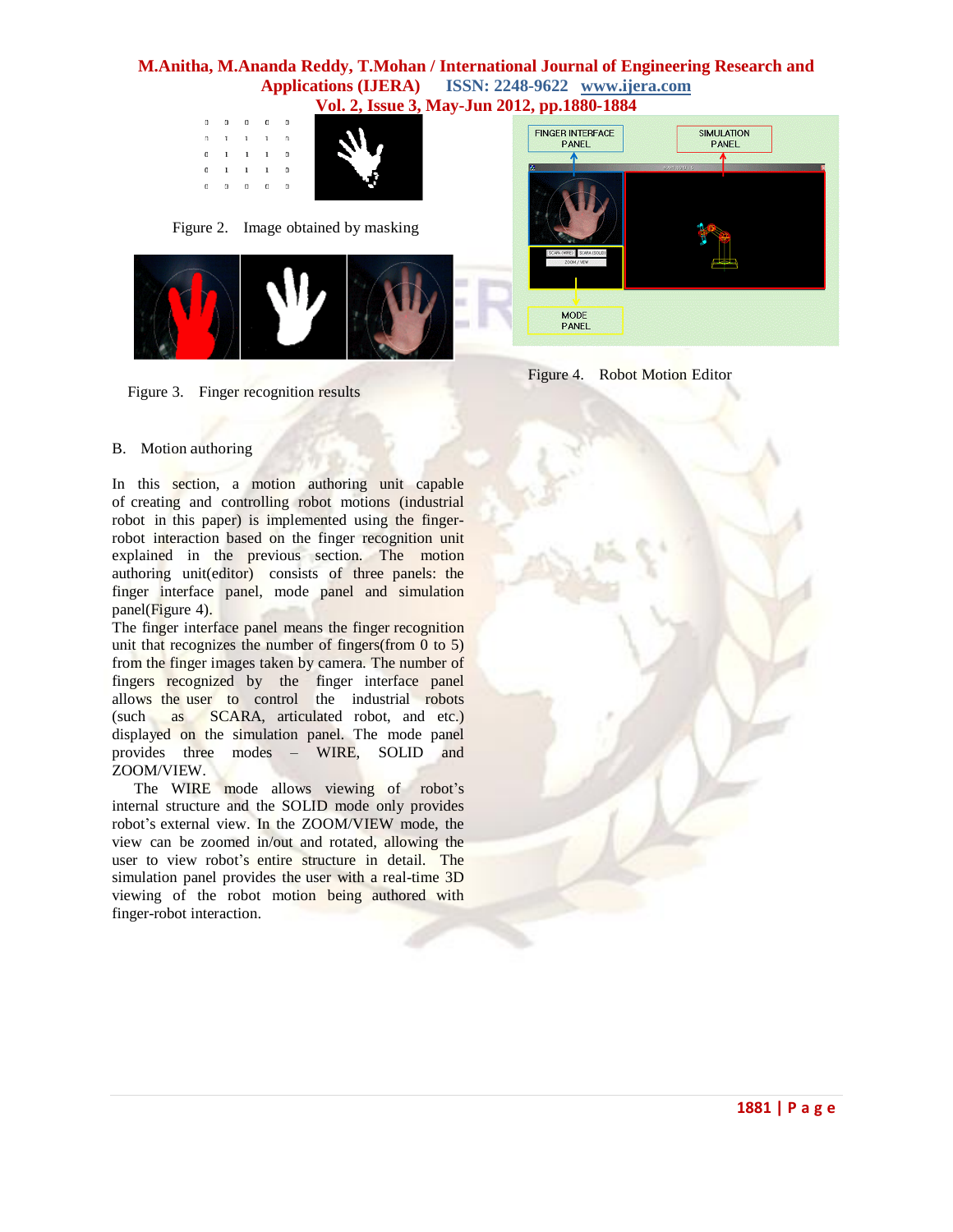Tables 1 and 2 list the definitions of finger-value events for WIRE, SOLID and ZOOM/VIEW mode.

| <b>MODE</b>       | <b>FINGE</b> | <b>EVE</b>             |
|-------------------|--------------|------------------------|
|                   |              | defa                   |
|                   |              | 1-Axis rotation (base) |
|                   |              | 2-Axis rotation (base  |
| А.<br><b>WIRE</b> |              | 3-Axis rotation (base  |
| В.                |              | Gripper                |
|                   |              | <b>Gripper OFF</b>     |

| <b>MODE</b>               | <b>FINGE</b> | <b>EVE</b>                |
|---------------------------|--------------|---------------------------|
|                           |              | defa                      |
|                           |              | <b>ZOOM OUT</b>           |
|                           |              | <b>ZOOM</b>               |
| $\mathcal{C}$<br>ZOOM/VIE |              | <b>VIEW</b> rotation (CW) |
|                           |              | <b>VIEW</b> rotation      |

 $\alpha$ 

Table 2. Definitions of Finger-value events for ZOOM/VIEW mode.

# C. Motion authoring simulation

This section evaluates the effectiveness of the proposed authoring method based on robot motion authoring simulation. The industrial robot used for the robot motion authoring simulation is an articulated robot with 3 DOF, and its motion ranges and definition are given in Table 3 and Figure 5.

|        | <b>ANGLE</b> |
|--------|--------------|
|        | $0 - 36$     |
| $2 -$  | $0 - 9$      |
|        | $0 - 9$      |
|        | 0            |
| Grippe | OF           |



| Figure 5. Definition of an articulated robot used |  |
|---------------------------------------------------|--|
| for the motion authoring simulation               |  |

In WIRE and SOLID mode, internal and external structures of the robot can be viewed, respectively. In either mode, if the number of fingers recognized by the finger interface is 0, the robot is initialized to the default value. Iffinger is recognized, 1-Axis rotates around the Y axis. For 2 or 3 fingers, 2-Axis or 3-Axis rotates around the Z axis, respectively. The ZOOM/VIEW mode allows the user to zoom in and out of the robot structure and vary the camera angle for a detailed view. Similar to the WIRE mode, the camera is rotated clockwise and counter-clockwise for 3 and4 fingers, respectively, according to the definitions of Table2 so that the user can view the robot from a desired angle.Accordingly, the user is able to not only create but control motions for a part of a robot based on the number of fingers recognized. Figure 6 depicts how a robot part is enlarged in the ZOOM/VIEW mode when the number of finger is recognized as 2.Figure 7. Robot motion authoring process using the proposed method

#### **III.CONCLUSIONS**

This paper proposed an authoring method capable of creating and operation controlling motions of industrial robots based on finger-robot interaction. The proposed method is user- friendly and intuitive and facilitates motion authoring of industrial robots using fingers, which is second only to language in terms of means of communication. The proposed robot motion authoring method is expected to provide userfriendly and intuitive solutions for not only various industrial robots, but also other types of robots including humanoids.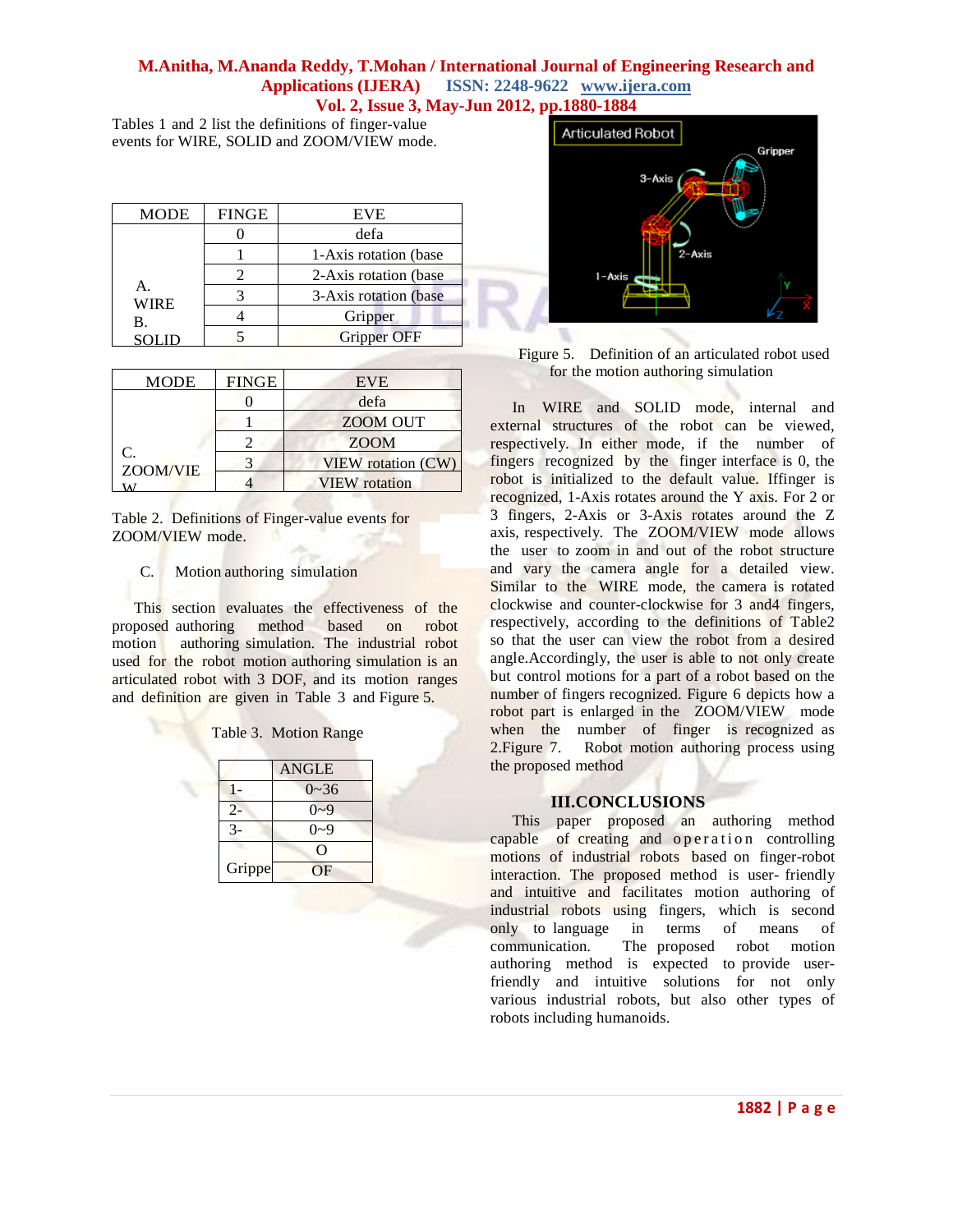

Figure 6. Enlarged robot part in ZOOM/VIEW mode with 2 recognized

Furthermore, authoring was effective because different colors were displayed according to the number of fingers recognized, allowing the user to immediately discern the part of the robot being authored. Figure 7 is a captured image of the robot motion authoring process using the proposed method.

| <b>Finger Number</b> | <b>Simulation State</b> | <b>Motion Value</b><br>(degree)                                 |
|----------------------|-------------------------|-----------------------------------------------------------------|
| 0                    |                         | $1-Axis:0$<br>$2-Axis:0$<br>$3-Axis:0$<br>Gripper: OFF          |
| $\overline{1}$       |                         | $1-Axis : 45$<br>$2-Axis:0$<br>$3-Axis:0$<br>Gripper: OFF       |
| $\overline{2}$       |                         | $1-Axis : 45$<br>$2-Axis : 90$<br>$3-Axis:0$<br>Gripper: OFF    |
| 3                    |                         | $1-Axis : 45$<br>$2-Axis : 90$<br>$3-Axis : 80$<br>Gripper: OFF |
| 4                    |                         | $1-Axis : 45$<br>$2-Axis : 90$<br>3-Axis: 80<br>Gripper: ON     |
| 5                    |                         | 1-Axis: 45<br>2-Axis: 90<br>3-Axis: 80<br>Gripper: OFF          |

#### **REFERENCES**

[1] <http://www.cyberbotics.com/> (CyberRobotics WebotsTM)

[2]

http://www.microsoft.com/korea/robotics/s tudio.mspx

[3] S. Y. Nam et al., "A study on design and implementation of the intelligent robot simulator which is connected to an URC system," vol. 44. no. 4, IE, pp. 157-164, 2007.

[4] <http://www.microsoft.com/downloads/> (Micorsoft Speech SDK [5] K. H. Seok and Y. S. Kim, "A new robot motion authoring methodusing HTM," International Conference on Control, Automation and Systems, pp. 2058-2061, Oct. 2008.

- [6] H. Kim, M. Y. Ock, T. W. Kang, and S. W. Kim, "Development of Finger Pad by Webcam," The Korea Society of Marine Engineering, pp. 397-398, June 2008.
- [7] K. H. Lee, J. H. Choi, "Hand Gesture Sequence Recognition using Morphological Chain Code Edge Vector," Korea Sciety of Computer Information, vol. 9, pp. 85-91.
- [8] A. Licsar, T. Sziranyi, "User-adaptive hand gesture recognition system with interactive training," Image and Vision Computing 23, pp. 1102-1114, 2005.
- [9] K. W. Kim, W. J. Lee, C. H. Jeon, "A Hand Gesture Recognition Scheme using WebCAM," The Institute of Electronics Engineers of Korea, pp. 619-620, June. 2008.
- [10] M. W. Spong, S. Hutchinson, M. Vidyasagar, "ROBOT MODELING AND CONTROL," WILEY, 2006.



Mrs.M.Anitha M.Tech., is currently working as Assistant Professor in the Department of ECE, Annamacharya Institute of Technology and Sciences, Tirupati. She has 4 years of experience in teaching. Her research interests are in Embedded Systems Design and Robotics Design.